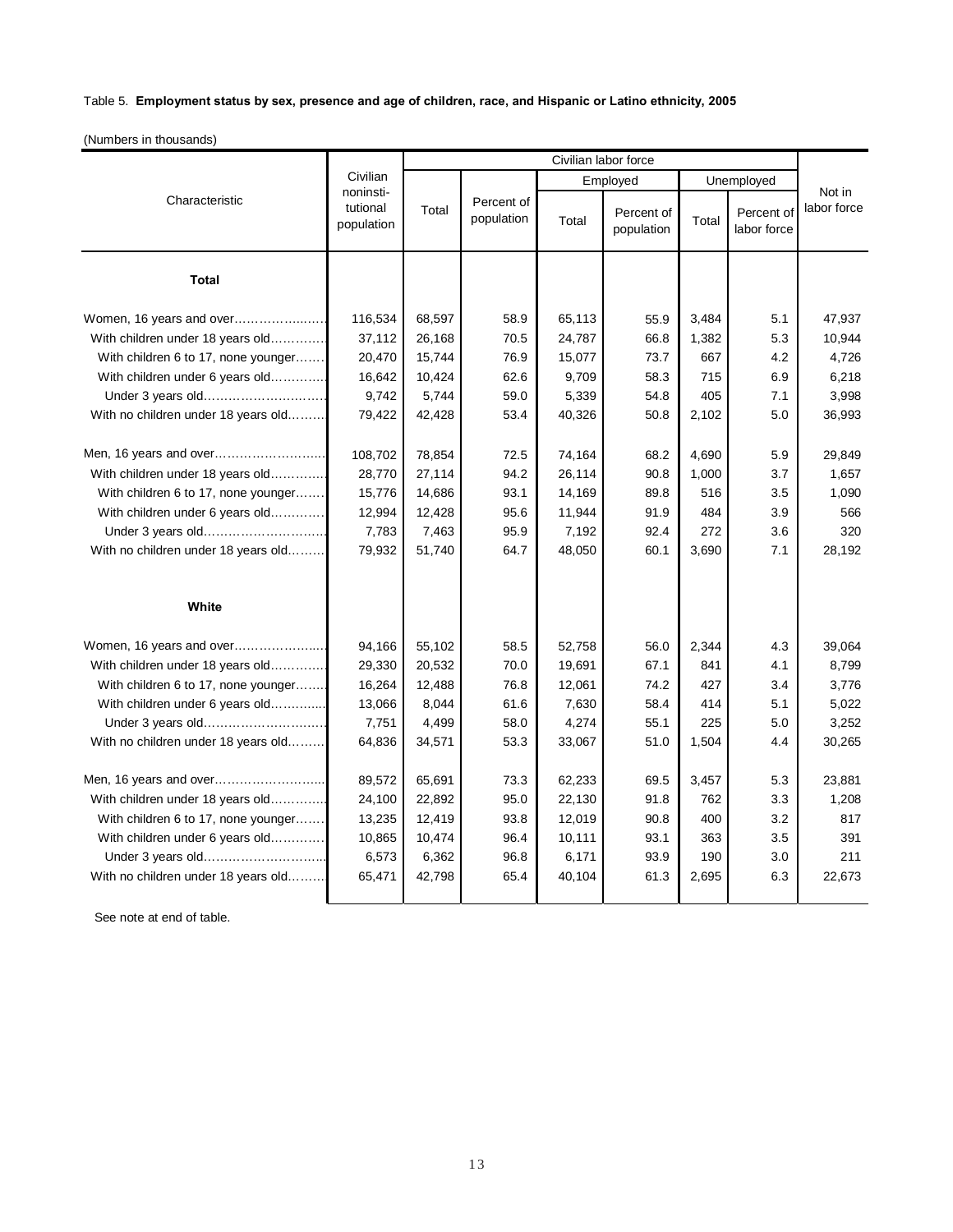## Table 5. **Employment status by sex, presence and age of children, race, and Hispanic or Latino ethnicity, 2005 —Continued**

(Numbers in thousands)

| Characteristic                      | Civilian<br>noninsti-<br>tutional<br>population | Civilian labor force |                          |          |                          |            |                           |             |
|-------------------------------------|-------------------------------------------------|----------------------|--------------------------|----------|--------------------------|------------|---------------------------|-------------|
|                                     |                                                 | Total                | Percent of<br>population | Employed |                          | Unemployed |                           | Not in      |
|                                     |                                                 |                      |                          | Total    | Percent of<br>population | Total      | Percent of<br>labor force | labor force |
| <b>Black or African American</b>    |                                                 |                      |                          |          |                          |            |                           |             |
| Women, 16 years and over            | 14,565                                          | 8,925                | 61.3                     | 8,039    | 55.2                     | 886        | 9.9                       | 5,640       |
| With children under 18 years old    | 5,023                                           | 3,818                | 76.0                     | 3,374    | 67.2                     | 444        | 11.6                      | 1,205       |
| With children 6 to 17, none younger | 2,745                                           | 2,187                | 79.7                     | 1,994    | 72.6                     | 193        | 8.8                       | 559         |
| With children under 6 years old     | 2,278                                           | 1,631                | 71.6                     | 1,380    | 60.6                     | 251        | 15.4                      | 646         |
| Under 3 years old                   | 1,207                                           | 817                  | 67.7                     | 673      | 55.8                     | 144        | 17.7                      | 389         |
| With no children under 18 years old | 9,542                                           | 5,107                | 53.5                     | 4,664    | 48.9                     | 442        | 8.7                       | 4,435       |
| Men, 16 years and over              | 11,812                                          | 7,773                | 65.8                     | 6,859    | 58.1                     | 915        | 11.8                      | 4,038       |
| With children under 18 years old    | 2,452                                           | 2,175                | 88.7                     | 2,009    | 81.9                     | 165        | 7.6                       | 277         |
| With children 6 to 17, none younger | 1,372                                           | 1,192                | 86.8                     | 1,117    | 81.4                     | 75         | 6.3                       | 181         |
| With children under 6 years old     | 1,080                                           | 983                  | 91.0                     | 893      | 82.7                     | 90         | 9.2                       | 97          |
| Under 3 years old                   | 606                                             | 550                  | 90.9                     | 487      | 80.4                     | 64         | 11.6                      | 55          |
| With no children under 18 years old | 9,360                                           | 5,598                | 59.8                     | 4,849    | 51.8                     | 749        | 13.4                      | 3,761       |
| Asian                               |                                                 |                      |                          |          |                          |            |                           |             |
| Women, 16 years and over            | 5,108                                           | 2,924                | 57.2                     | 2,806    | 54.9                     | 119        | 4.1                       | 2,184       |
| With children under 18 years old    | 1,797                                           | 1,167                | 64.9                     | 1,129    | 62.8                     | 37         | 3.2                       | 631         |
| With children 6 to 17, none younger | 945                                             | 685                  | 72.5                     | 664      | 70.3                     | 21         | 3.1                       | 260         |
| With children under 6 years old     | 853                                             | 481                  | 56.5                     | 465      | 54.6                     | 16         | 3.3                       | 371         |
| Under 3 years old                   | 511                                             | 268                  | 52.5                     | 262      | 51.2                     | 6          | 2.4                       | 243         |
| With no children under 18 years old | 3,311                                           | 1,758                | 53.1                     | 1,676    | 50.6                     | 82         | 4.6                       | 1,553       |
| Men, 16 years and over              | 4,629                                           | 3,454                | 74.6                     | 3,305    | 71.4                     | 149        | 4.3                       | 1,175       |
| With children under 18 years old    | 1,486                                           | 1,387                | 93.4                     | 1,346    | 90.6                     | 41         | 2.9                       | 99          |
| With children 6 to 17, none younger | 785                                             | 728                  | 92.8                     | 699      | 89.1                     | 29         | 4.0                       | 56          |
| With children under 6 years old     | 701                                             | 659                  | 93.9                     | 647      | 92.3                     | 12         | 1.8                       | 42          |
| Under 3 years old                   | 405                                             | 376                  | 92.9                     | 368      | 91.0                     | 8          | 2.1                       | 29          |
| With no children under 18 years old | 3,144                                           | 2,067                | 65.8                     | 1,959    | 62.3                     | 108        | 5.2                       | 1,077       |
|                                     |                                                 |                      |                          |          |                          |            |                           |             |

See note at end of table.